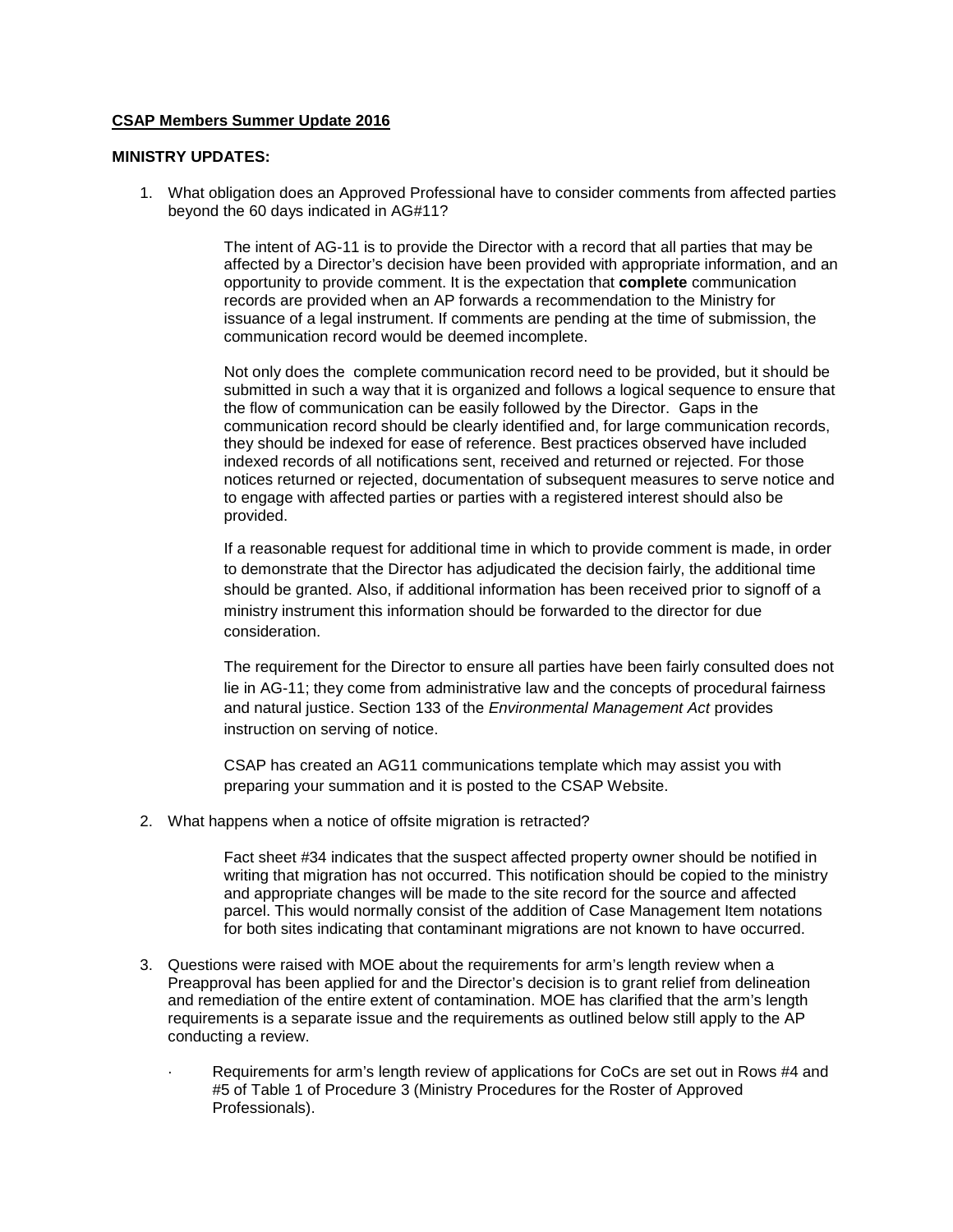· Protocol 6, V9 clarifies under Items 4.7 and 4.8 the requirements for submissions from applicants that are responsible persons and not responsible persons, respectively.

A CSAP Standards AP asked for clarification as to whether the arm's length provisions for the Review of Risk Based instruments applied to both the Risk AP and the Standards AP or only to the Risk AP. In response to the inquiry the following clarification was received from MOE.

The Ministry of Environment has recently clarified the "Ministry Procedures for the Roster of [Approved Professionals"](http://www.env.gov.bc.ca/epd/remediation/policy_procedure_protocol/procedure/pdf/roster_procedure.pdf) that it is not acceptable under Rows 2 and 5 of Table 1 **(Approved Professional Work and requirements for arm's length review)** for a numerical standards Approved Professional to self-review the numerical standards portion of a Protocol 6 submission (other than a screening level risk assessment) for a risk-based standards Approval in Principle or Certificate of Compliance. The arm's length review requirement applies whether or not the contamination extends off of the site.

4. Questions were raised about the use of SLRA as flow through sites.

MOE confirmed that if the site is a flow through site and the contamination is solely due to flow through contaminants and the owner is not a responsible person for the source site, SLRA can be used to obtain a risk based CoC without consideration of pathways beyond the boundaries of the affected property under HW-3, AW-3 and DF-2. The prohibition on groundwater migrating beyond the property boundary at concentrations >DW standards is also waived in this circumstance.

To use this approach, you need to 1) prove that conditions are "flow through" based on field evidence and records/statements regarding the owner's absence of responsibility for the source site 2) assess the affected property fully to meet CoC requirements and 3) show that there is no potential for concentrations coming onto the property to change in the future which could require monitoring in a PVP if the source site hasn't been investigated or remediated. You will need to indicate in the SoSC the flow through nature of the contamination as explanation for why delineation of the entire extent of contamination beyond the affected property boundaries has not been completed. The ministry also likes to see correspondence with the source site owner as there may be a need to follow up on notification requirements.

The MOE has also confirmed that an application for a risk-based CoC for a property affected by flow through contamination and made on behalf of the affected property owner with no responsibility for the source site. This would fall into the "Ministry Procedures for the Roster of Approved Professionals" Table 1 row 4, column 3 (i.e."no offsite contaminant migration") category of AP review and arm's length review would not be required.

Please note a summary of MOE Clarifications is available [\(Ministry Updates from Summer 2016 to](http://csapsociety.bc.ca/members/make-a-submission/summarysitecondition-csap-annotateion-revised-july-6-2016/)  [Summer 2012 inclusive\).](http://csapsociety.bc.ca/members/members-updates/)

If you have any questions or comments, please contact the ministry at [site@gov.bc.ca.](mailto:site@gov.bc.ca)

#### **CSAP COMMITTEE UPDATES:**

#### **Performance Assessment Committee**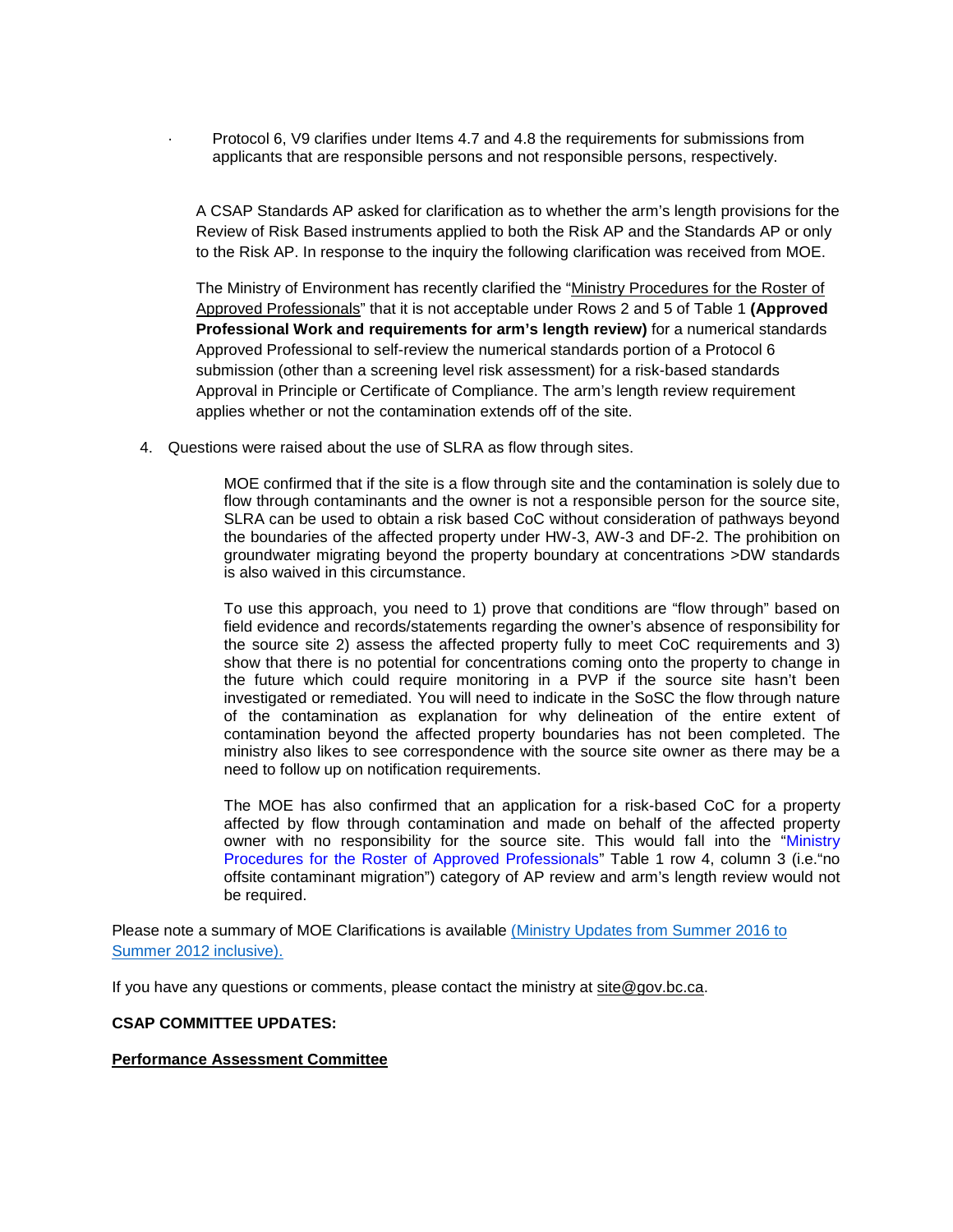As part of our continued efforts to improve the Performance Assessment (PA) process, the Performance Assessment Committee has revised the PA Guidelines to include the following options for responding to Stage 1 PA Findings:

- Submission of a Response Plan. A Response Plan is recommended when additional investigation is planned, and should outline how the identified issues will be addressed through the additional investigation. If submitted, the Response Plan will be reviewed by the PA panel, and the DM will advise the submitting AP if a follow-up discussion (typically via conference call) with the PA panel is required.
- Submission of a Draft Stage 1 Addendum. If no additional investigation is planned, a Draft Stage 1 Addendum that outlines responses to the issues raised by the PA panel is submitted. The Draft Stage 1 Addendum is reviewed by the PA panel. This is consistent with the PA process to date.
- Meeting with the DM and the PA panel members. A meeting with the DM and PA panel members is highly recommended prior to the finalization of the Stage 1 Addendum to clarify the Stage 1 Findings. If requested by the submitting AP, a meeting with the DM and PA panel is scheduled, and the Draft Stage 1 Addendum is submitted for the panel to review prior to the meeting date. This is also consistent with the PA process to date.

The submitting AP may select how they would like to respond, however, regardless of the option(s) selected, the Final Stage 1 Addendum is due to the CSAP 2 months following the receipt of the Stage 1 Findings unless a formal request for an extension is made.

### **Detailed Screening**

The Detailed Administrative Screening (DAS) is continuing to evolve and CSAP would like to recognize that MOE has indicated that the quality of submissions continues to improve under this process. Please note that the primary issues resulting from the DAS continue to be:

- Issues with the SoSC where DW is indicated not to apply. Please review the additional guidance contained in the updated Annotated SoSC [\(here\)](http://csapsociety.bc.ca/members/make-a-submission/summarysitecondition-csap-annotateion-revised-july-6-2016/) and refer to Protocol 21.
- Administrative Guidance 11 requirements for communications with offsite affected parcels. Please review the AG11 Communications Template posted to the CSAP Website [\(here\)](http://csapsociety.bc.ca/members/make-a-submission/csap-ag-11-communications-template-version-1-may-30-2016/) and refer to AG11.

Determination Covering Letters and Interested Parties: MOE has clarified who should be copied on the Determination Cover Letters as a party with an "interest" in the Site.

• Parties listed on the land title and considered to have an "interest" in the property should include Statutory Right of Way Holders (i.e.Telus, Terasen, etc.) and not just those with a "financial interest" (such as banks).

Metes and Bounds Survey and Legal Lots.

• Submitting AP's should be aware that instruments where the Site is defined by a metes and bounds survey still also require the PID, legal description and land title report for any legal parcel which may be totally or partly encompassed by the metes and bound surveyed area. This information must be included in the site identification area in the instrument.

The Detailed Screeners appreciate your cooperation with the process which is expediting the release of instruments for your clients. Please fill out and return the Detailed Screening feedback sheets to identify problem areas and to make suggestions to improve the screening process.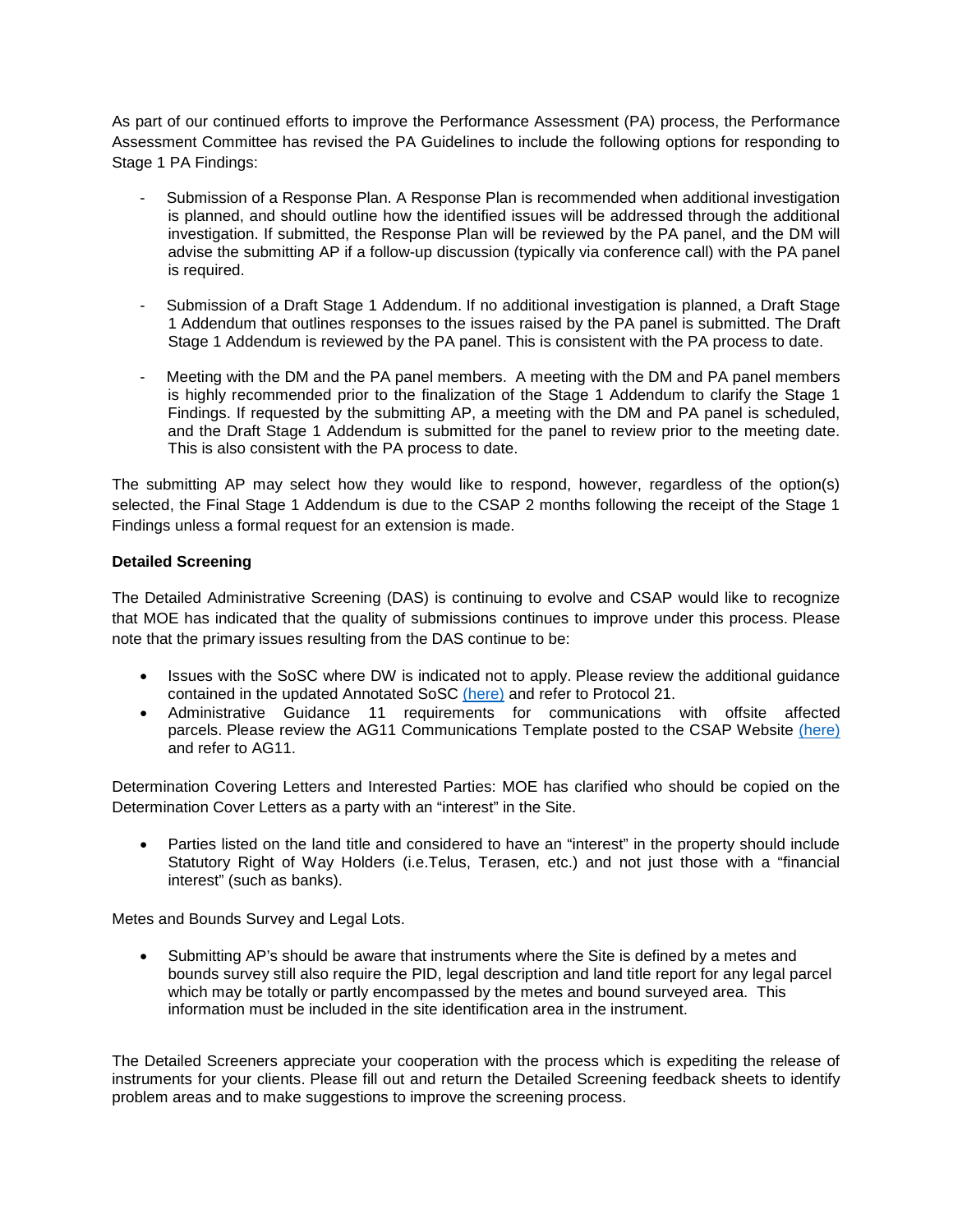## **Technical Review Committee**

The Ministry of Environment comment period for comments on TG10 and TG11 expired the end of June. The new TG10 and 11 are based on the CSAP guidance document. Although we are still required to submit the old version with our applications, this will hopefully change.

Non-chlorinated phenols in groundwater can be tested by colorimetric (gross parameters) or the specified phenol list. The specified list includes 2,4-dimethylphenol, 2,4-dinitrophenol, 2-methyl 4,6-dinitrophenol, 2-nitrophenol, 4-nitrophenol, phenol, cresol (o-cresol, m-cresol, p-cresol), 3-hydroxyphenol, and 4 hydroxyphenol. Some laboratory reports from 2015 did not include the hydroxyphenols. Please check the analysis list in your reviews.

We appreciate all of the input and feedback received, which have much improved the Toolkits and we look forward to future opportunities to continue these efforts towards Toolkits #3 and #4. Golder Associates' report on Toolkits for Evaluating MNA (Monitored Natural Attenuation) and NSZD (Natural Source Zone Depletion) technologies can be found: [http://csapsociety.bc.ca/wp/wp](http://csapsociety.bc.ca/wp/wp-content/uploads/Monitored-Natural-Attenuation-Toolkit-for-Evaluation-1-and-2_combined-FINAL-.pdf)[content/uploads/Monitored-Natural-Attenuation-Toolkit-for-Evaluation-1-and-2\\_combined-FINAL-.pdf](http://csapsociety.bc.ca/wp/wp-content/uploads/Monitored-Natural-Attenuation-Toolkit-for-Evaluation-1-and-2_combined-FINAL-.pdf)

## **Membership Committee**

### **[Click here](http://csapsociety.bc.ca/wp/wp-content/uploads/CSAP-AGM-2016-Members-Survey-Summary-v2.pdf) to view CSAP AGM Members Survey Results:**

**2016 CSAP Exam Candidates:** Below is a chart summarizing prospective CSAP members who will be going through the examination process later this year.

| <b>Candidates</b> | <b>Numerical Exam</b> | <b>Regulatory Exam</b> | <b>Risk Exam</b> |
|-------------------|-----------------------|------------------------|------------------|
| <b>New</b>        |                       |                        |                  |
| Rewriting         |                       |                        |                  |
| Total             |                       |                        |                  |

### **Professional Development Committee**

Please join us on November 23, 2016 for CSAPs annual Fall Professional Development Workshop, to be held at the Vancouver Convention Centre (West). This year's 6 hour professional development credits will focus on regulatory and technical innovation, and case studies. Presented by private and public sector industry leaders, topics will include changes and amendments to existing guidance and protocols, and practical application of existing protocols, with a focus on water resources, regional background assessments and vapour guidance. The performance assessment committee will also be presenting a session on lessons learned through the screening and auditing processes over that last year. Attendees are then invited to join us at a no hosted post workshop social, which will be held at a local establishment.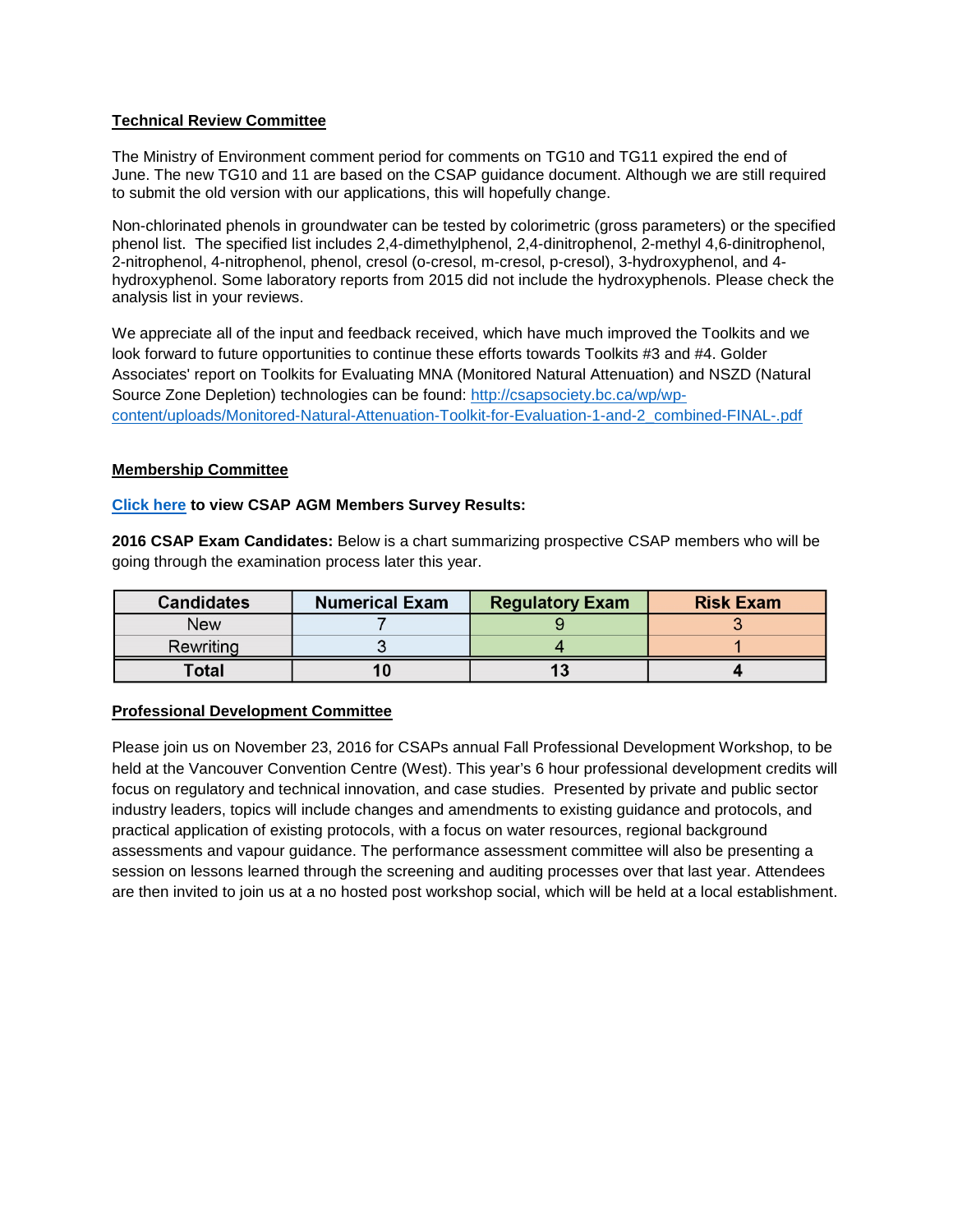# **Upcoming CSAP PD Webinars**

Based on feedback from the PD workshop and received by CSAP during the prior year, the following draft agenda has been put together for the CSAP webinar series for 2016/2017. CSAP is looking for volunteers who may have expertise in these areas and who are willing to volunteer 8 hours of time to prepare and present these webinars. Please contact CSAP, Andrew Sorensen (PD Committee Chair) or Bob Symington (Webinar Coordinator).

| Date           | Topic                                                                                                                               |  |  |
|----------------|-------------------------------------------------------------------------------------------------------------------------------------|--|--|
| September 2016 | CSAP Detailed Screening and Performance Assessment Lessons Learned                                                                  |  |  |
| November 2016  | Groundwater - Determination of DW applicability, Groundwater models –<br>SLRA and Bioscreen, Modelling of contaminant plumes (BTEX) |  |  |
| February 2017  | Risk Conditions and PVPs, Risk Based CoCs, AG11 Communications                                                                      |  |  |
| April 2017     | Vapour Assessments and TG4                                                                                                          |  |  |

### **CSAP NEWS:**

### **Message from the President**

The AGM is over, summer is upon us, Pokemon Go is taking the world by storm and we have new directors on the Board. I would like to welcome the new members to the Board. I am looking forward to working with the new members and hearing new perspectives and opinions. I would also like to thank the directors who have stepped down, Jim Malick, Reidar Zapf-Gilje and Ross Wilson. Their contributions were immense and I for one will miss working with them. I will keep this short as I know most of you have fun summer things to do, and wish you all a great summer and the best of luck trying to catch Pikachu.

### **CSAP's new Board and Committee Chairs**

Welcome to the new CSAP elected and appointed Board members.

#### **Parent Organization Representatives:**

- APEG BC Tony Gillett, Chair Governance Committee
- BCIA Eva Gerencher, Chair Discipline Committee
- CAB Beth Power, Chair Technical Review Committee

#### **Appointed Directors:**

- Industry Paul Gordon
- Environment Andrea Akelaitis

#### **Appointed Directors continuing in:**

- Local Government Patrick Johnstone
- Representing the Ministry Vince Hanemayer

#### **At Large Directors continuing on:**

• CSAP Executive